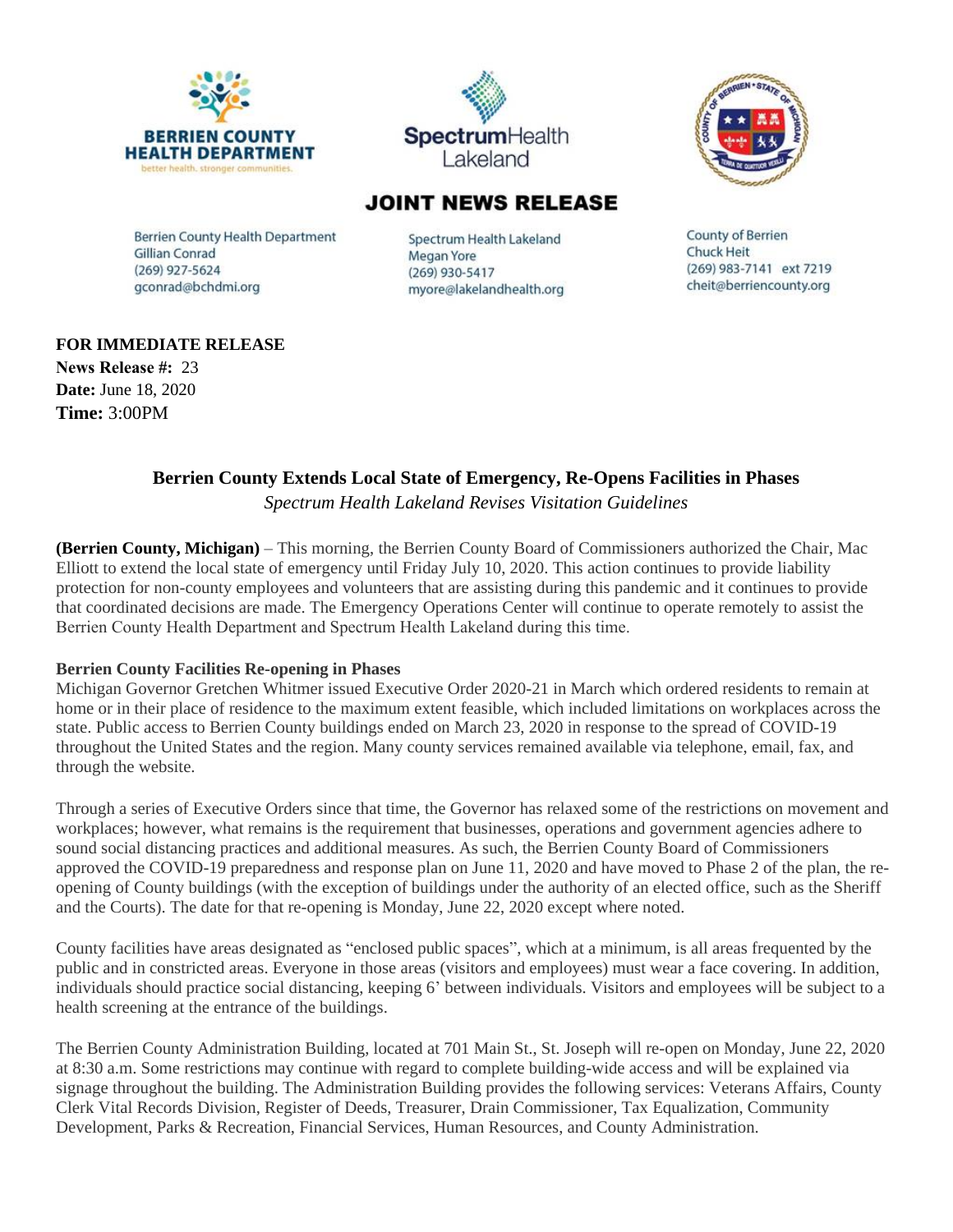The Berrien County Animal Control facility, located at 1400 S. Euclid, Benton Harbor will re-open on Monday, June 22, 2020 at 8:30 a.m. with restrictions. Only three people from the public will be allowed inside the lobby area at a time, in order to keep the number of people in a small area limited to 10 as is stated in most recent Executive Orders. Volunteers may resume working at this facility and will be scheduled accordingly to maintain the limited number of people allowed in the building. Saturday hours will resume on Saturday, July 11, 2020.

The Public Defender's Office, located at 100 Church St., St. Joseph and at the South County Courthouse at 1205 N. Front St., Niles will continue to see clients by appointment only. To set an appointment, call (269) 982-8698.

The Berrien County Sheriff's Office Records Lobby, located at 919 Port St., St. Joseph will continue to see patrons by appointment only through July 17, 2020. Individuals will be able to make an appointment for the following services: Firearms Transactions, Sex Offender Registry, Fingerprinting, and Report Requests. Appointments will be available Monday thru Friday from 9:00 a.m. until 4:00 p.m. To schedule an appointment call (269) 983-7141, ext. 7211 or email [sheriffrecords@berriencounty.org.](mailto:sheriffrecords@berriencounty.org) No walk-ins will be accepted. The Berrien County Sheriff's Office in Niles will remain closed to the public through July 17, 2020 and all appointments will be handled at the St. Joseph Office.

The Michigan Supreme Court issued Administrative Order 2020-14 on May 6, 2020 which directs the re-openings of all Michigan trial courts. All Michigan courts are to re-open in a four phase approach. Berrien County Trial Court is in Phase 2 of re-opening effective June 15, 2020. For several months following the Supreme Court's direction to close courthouse facilities to the public, the Berrien County Trial Court has been continuing to conduct required hearings via video technology. Phase 2 provides for some additional in person court proceedings, however the majority of court proceedings for all divisions continue to be conducted remotely. Only those individuals with appointments with the court or another department in the building will be allowed in during Phase 2 and Phase 3. All members of the public must wear a mask and must complete a health questionnaire before being allowed to enter the building. Those who do not pass the health screening questions or refuse to wear a face covering will be denied access to the courthouse facilities and will be given information on how to conduct their business remotely. As long as local COVID-19 statistics remain in a downward trend, the Trial Court expects to move to Phase 3 operations effective July 6, 2020. Phase 3 will allow for additional in person court proceedings but will not mean a full re-opening to the general public. Only those with a scheduled hearing, those needing to file paperwork with the court, or those under subpoena or party to a case will be allowed in at that time and will go through the same process as Phase 2 as it pertains to screening. Phase 4 will be a full re-opening of the facilities only when a public health statement is issued indicating that COVID-19 is no longer a national public health crisis. To ensure that you are not sent away unnecessarily, please call or e-mail the court prior to coming to the facilities to determine if your question or proceeding can be handled in another manner. A listing of contact information for all departments housed in the courthouse facilities can be found at the Trial Court COVID-19 response page at<https://www.berriencounty.org/1669/COVID-19> along with additional information regarding the current status of court operations.

The Berrien County Health Department's offices in Benton Harbor, Niles, and Three Oaks have resumed full operations during normal business hours, however, services are offered by appointment only. Please contact (269) 926-7121 to make an appointment.

Berrien County officials encourage all residents to continue taking individual precautions to protect their own health, the health of their families, and the County as a whole, in particular those at highest risk of serious illness. The following basic personal-hygiene measures are recommended to prevent the spread of the virus:

- wear a face covering when in a public space;
- maintain a distance of 6' when in contact with individuals outside of your immediate family;
- wash your hands often with soap and water for at least 20 seconds, or use hand sanitizer if soap and water are unavailable;
- avoid touching your eyes, nose, or mouth with unwashed hands;
- cover your mouth and nose with a tissue when coughing or sneezing;
- avoid handshakes:
- avoid contact with sick people and stay home when you are sick.